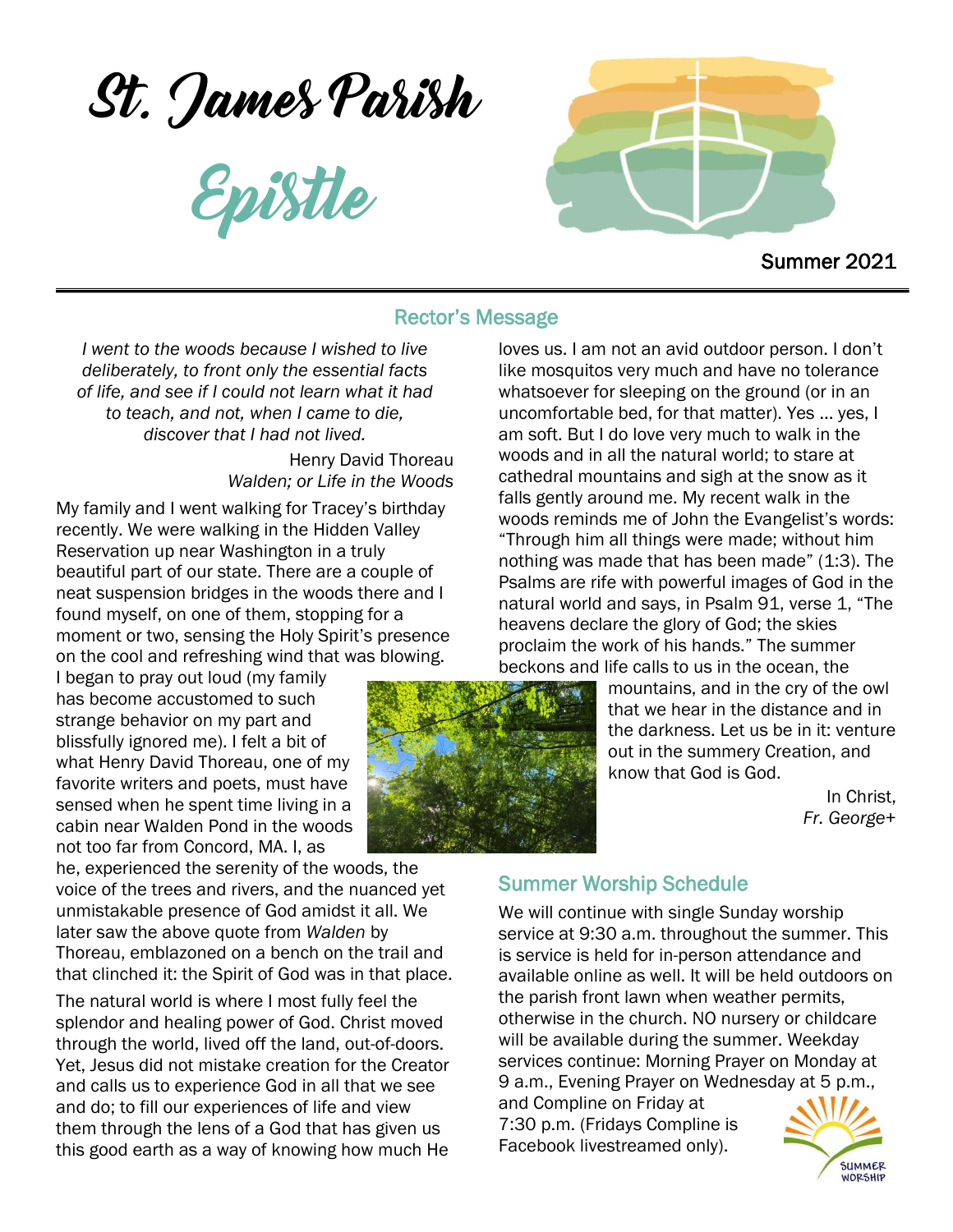# Warden's Corner

Hope and Smiles –-two words that are meaning a lot to me now as the pandemic eases. Hope as the world is slowly going back to normal and we can start gathering together with our family and friends. We even took out first out of state vacation in June and it felt glorious. Smiles as we begin to unmask and we can see people's faces again, which means we can see each other's



smiles again. This pandemic was hard on all of us, and so many of our support systems were no

longer available to us (including in person church for many of us). But we are slowly coming back out into the world and gathering together. As we do, please be thoughtful on how you go back to "normal" and remember how important smiles are for all of us. Hope, smiles – and we hope to see you back in church soon!

> Blessings, *Kim Pereira,* Co-Warden

# Worship service survey

Brothers and sisters in Christ,

In a few weeks you are going to receive, either electronically or via mail, a short survey that we hope will help us answer some really important questions, as we try to move forward as much as possible beyond COVID. The survey will ask about moving back to the 8 am and 10:15 am service times that we typically use during the program year, but have not used since early March 2020. We are trying to gauge willingness to try in-person church school among other things, too. Please take literally two minutes – maximum – of your time to answer and return the paper or electronic

survey as soon as possible! Please let us know if you do not receive the survey in one of the two forms by July 9th. We want to best serve



the needs of our faith community moving forward and very much desire to know what you need and want. God bless you this summer and know we are very blessed by each of you.

In Christ Jesus, *Fr. George+*

# ECCT resolution for parish research of history of racism

As many of you know, the Episcopal Church in CT (ECCT) has been very invested in – and encouraging all parishes to be, also – conversations around issues of racial reconciliation, justice, and healing over the last several years. Resolution 7, passed at Annual Convention last fall, had a number of components contained in it. One part of the resolution requires all elected lay leaders to undergo racial awareness and anti-black bias training in the first year of their service, at such a time when ECCT creates or makes available such a training program. Something I thought would be helpful for folks to know relates to another subsection of Resolution 7 which reads:

BE IT FURTHER RESOLVED, that as part of this important and ongoing work, each parish, worshipping community, and intentional Episcopal community shall take steps to discover their historic complicity in racism through research of parish registers and archives; and …

I am not sure that evidence of racism would be discovered in research of our records, possibly town records, etc. but I am wondering if there is anyone who would like to take on said research? I would be happy to meet with any person(s) who might be willing and/or interested in taking on the task of looking through documents to investigate any instances of racial bias, exclusion, racial prejudice, etc. that might be discovered in St. James' history. I know that these kinds of conversations are not easy. A person looking into our history would have to do so with an open mind and heart, prayerfully, and with as unbiased a view as possible to what might be found. A short report would be written, following the research, which the rector will, of course, be happy to give guidelines for. Please reach out to Fr. George if you are interested in this project and taking on the research; it could be illuminating and cathartic, regardless of what is found. You are not committing to anything by simply talking to your rector. I invite questions, concerns, and ideas as we move forward. Thank you and God's many blessings to you!

In Christ, *Fr. George+*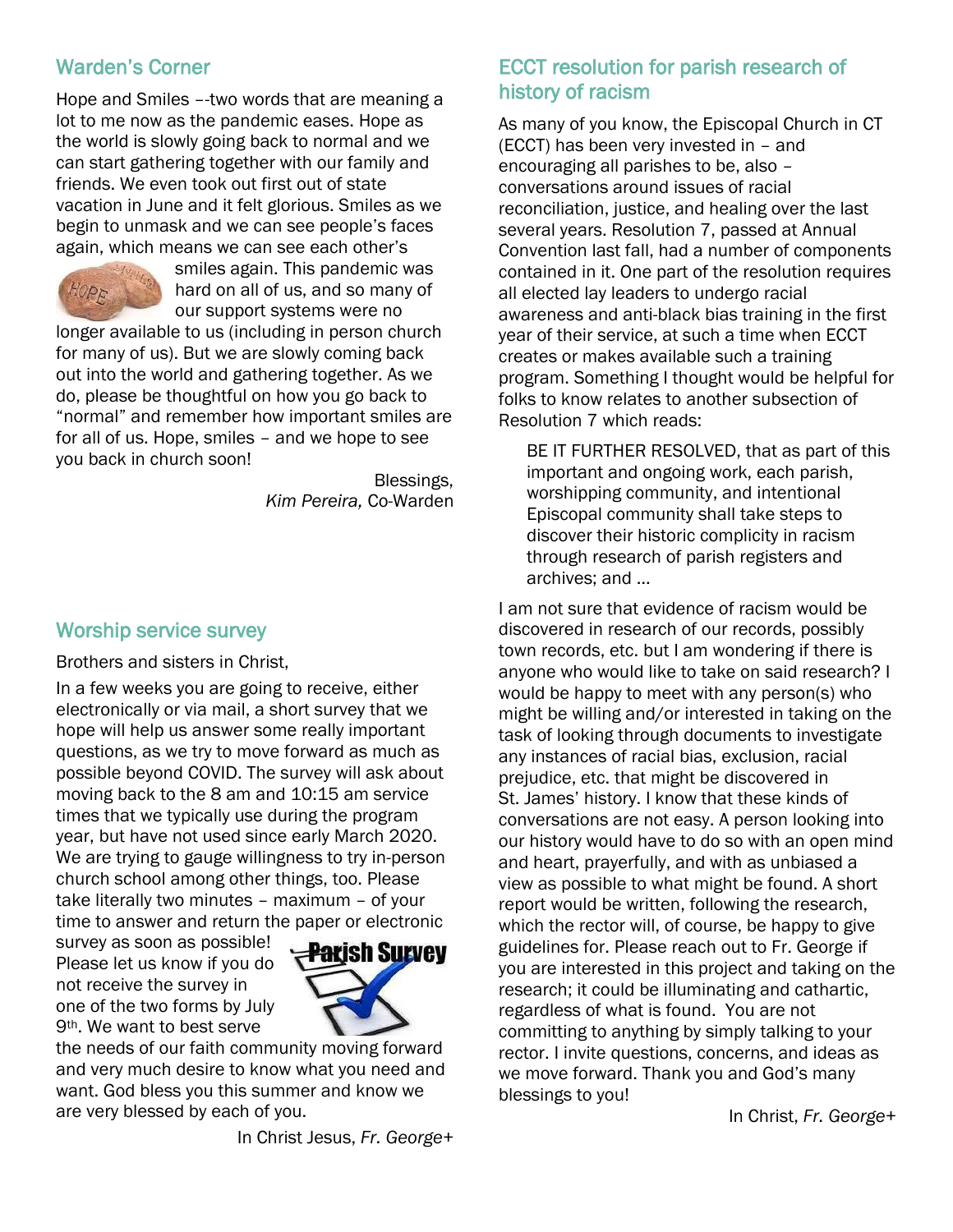# From the Deacon's bench

#### Building Community

On Friday, June 18th, Father George and I didn't know what to expect as we entered the Westerleigh senior apartment complex in Unionville. This HUD funded project began as an initiative of five Farmington churches to provide affordable housing. While the project has expanded to provide more apartments, contact with the founding churches has declined. A lay minister from the Catholic church continues to serve this population but George hoped that St. James Parish might join this effort. This initiative came up in my first meeting with Fr. George almost a year ago as we discussed possible avenues for my ministry, if the bishop and vestry approved my appointment to St. James. Patience is a virtue that we all must learn as ECCT carefully considers where we might join God's mission of reconciliation.

In the spring, Fr. George and I met with Westerleigh administration to see where St. James might provide some support. Jim Shortley from St. Mary's Catholic Church gave us a quick tour of the building as he described his Communion services and showed us the meal kits left to be picked up by residents. Unlike most of the senior housing where I've volunteered, the Westerleigh provides very few programs or facilities. They do have one large meeting room with tables and a small, attached kitchen. Besides one room with a few computers, there are no lounges or exercise facilities. There was a nice patio in the front of the building where some people might gather. As we walked down the halls, I noticed several corridors with closed apartment doors.



From my years at Seabury, I began to wonder whether the occupants of those apartments had any

sense that they belonged to a community. If we did start a program at the Westerleigh, how many residents would choose to leave the privacy of their apartments to join an activity? It seemed clear to me that we needed something to draw people back into a community that had been shattered by COVID. I suggested a good old

fashioned sing-a-long, the program that had been pretty successful at Seabury.

Friday, George and I arrived with my songbooks and ukulele, wondering if anyone would show up for our program. It had been advertised and we were told to expect 6 residents out of about 60. Okay, I thought, that's a start. Slowly more people made their way into the room until we had 15 folks, with every available chair occupied. We all had a wonderful time and I told folks to "tell your friends about our show."

Speaking with George afterward, I believe we need to start by rebuilding a sense of community at the Westerleigh. We had asked residents to tell us of their needs and, as these are discerned, we hope St. James will be supportive of these efforts. We have been invited back for another program on July 16<sup>th</sup>. This is just the beginning of building community and trust. I pray that the Lord will guide us as the parish reaches out to the senior residents of our community.

Besides my songs, I also tell some pretty bad jokes.

A zookeeper had his delivery van break down on the highway on one hot July day. He was concerned that the penguins being transported would suffer from the heat, so he flagged down a farmer driving a pickup truck.

"Here's 50 dollars. Please take these penguins to the zoo," said the zookeeper.

"Sure thing," said the farmer, as he loaded the animals into his pickup.

Two hours later, the zookeeper was still waiting for a tow truck when he sees the farmer's pickup coming back down the road with the penguins still standing up in the back.

"Didn't I give you 50 dollars to take those penguins to the zoo?" asked the confused zookeeper.

"Right", said the farmer, "But I had some money left over and now I'm taking them to the movies."

*Doug Engwall*, Deacon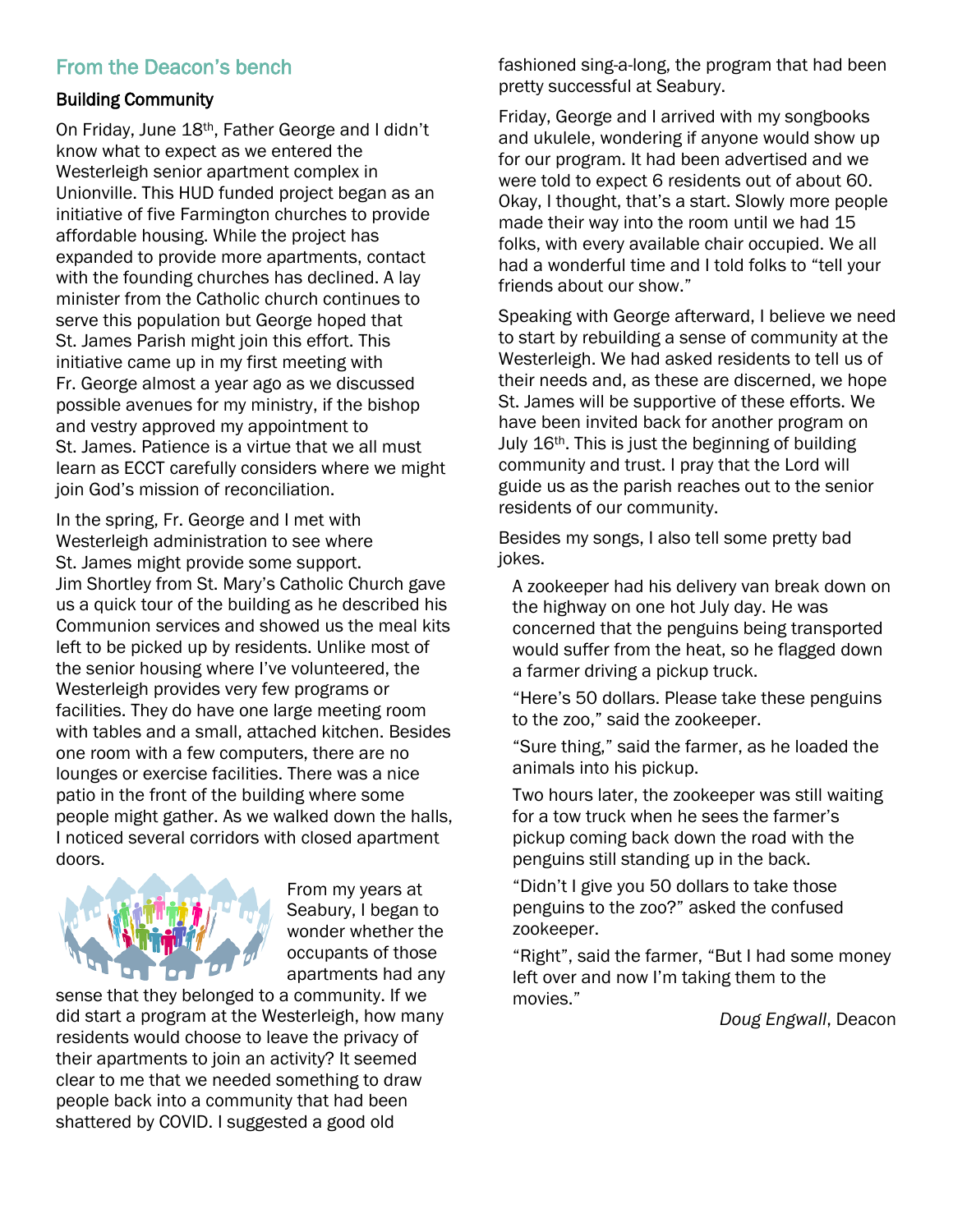### St. James Day - July 25th

Every year July 25th marks the feast day of our patron saint, St. James the Greater. St. James, brother of St. John, the Evangelist, was one of Christ's inner circle during our Lord's earthly ministry. He is typically mentioned before his brother, John (they are almost always mentioned together in the Gospels), so he is believed to have been the elder of the two. James seems to have been a man of fiery disposition but of passionate and growing faith. He is believed to be the first of the original 12 to be martyred for his faith (beheaded under Herod Agrippa), and the only original apostle (other than Judas) whose death is specifically mentioned in Scripture (in the book of Acts). James, legend has it, preached in Spain after Christ ascended, at some point. St. Paul had intended to take a mission to Spain, as well, but there is no evidence that he ever made it there. Tradition also holds that James's relics (bones, some of them at least) were transferred to Compostela (in Spain), where they were interred. Compostela is now a place of pilgrimage to visit the holy relics of St. James that many believe are there. James is patron saint of Spain, Nicaragua, Guatemala, and of fishermen.



We were not able to do anything for our patron saint's feast day last year due to COVID or the year before, as Fr. George was on sabbatical through the summer. So, we want to attempt to mark, in a fun way,

the feast day of our patron saint this year. As luck would have it, the Feast day of St. James, the Greater, commemorated on July 25<sup>th</sup>, is on a Sunday this year. We wish to do something celebratory while still understanding that we need to be cautious in what we do and how we do it (some have not yet been vaccinated, particularly children under 12). So, after our 9:30 am service on Sunday, July 25th, we will have pastries in individual takeaway boxes for parishioners to enjoy here on the lawn or for you to take home. We will make drinks available, too. Please join us for this day of celebration and stay after for some goodies!!!

# Prayer Team

From time to time, the Prayer Team shares something of what has been helpful to us, in the hope you might find it helpful too.

A simple prayer to begin each day – the words are familiar to us, as they are from Psalm 51, and also appear in The Book of Common Prayer (Daily Devotions, p. 137).

> *Create in me a clean heart, O God, and renew a right spirit within me.*

*Cast me not away from your presence, and take not your holy Spirit from me.*

*Give me the joy of your saving help again, and sustain me with your bountiful Spirit.*

*Open my lips, or Lord, and my mouth shall proclaim your praise.*

St. James Prayer Team … Praying together for you *Always available, always confidential* Pat Clark: Carol Kirkwood Donna Paye

# Bible Study: Letter to the Hebrews

This study takes us through the Letter to the Hebrews (New Testament). We use the NT Wright *For Everyone* study guide. A donation of \$9 to cover the cost would be appreciated for your personal copy of the guide. The Letter to the Hebrews was chosen by the Study Group as our next Biblical adventure; all are not only welcome but encouraged to join us at 11:15 a.m. If you don't have a Bible and are struggling to get one, please let Fr. George know and we will remedy that issue straight away for you! Hebrews is a truly different kind of letter and should be fun to explore. Please feel free to invite your neighbors, friends, coworkers and any and all who might be interested in a lively study leading to a more open and fundamental understanding of God's will for our lives via Scripture.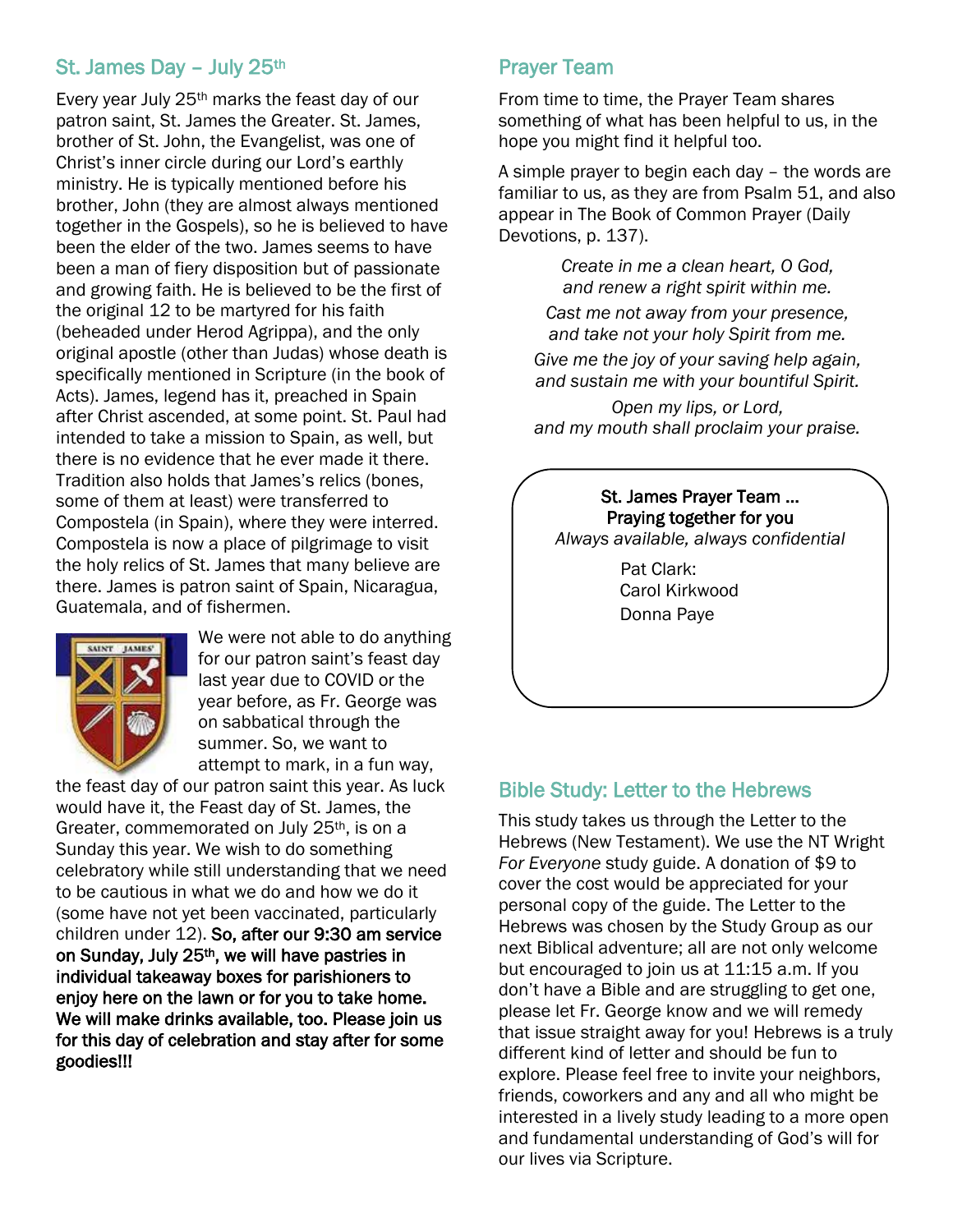# Notes from the Parish Office

The parish office keeps summer hours of Monday–Thursday, 9 a.m. to 2 p.m.

This *Epistle* carries us through the summer. Please note the submission deadline for the veryimportant September *Epistle* is Wednesday,

August 25<sup>th</sup> and will include as much fall programming information.

In early July, the parish office will mail pledge statements for the first two quarters' contributions. Take the time to review your statement, and if you are not current on your



pledge, please make every effort to catch up. If you suspect you are in arrears now, Sue Deming (Parish Administrator) can provide an update on your pledge status over the phone. It's important to stay as up-to-date as possible on your pledge throughout the summer as the bills still need paying despite our staycations and travels. Thank you so much for your continued generosity!

# Newly refreshed front gardens

Our newly replanted hillside shade garden at St. James is dedicated to the Holy Trinity in that it has three tiers of different plants which altogether make up the beauty of the garden. With a whimsical tip of the hat to the precept that only God is perfect and that the prodigal child is always welcomed back into God's family and His embrace, Jim Wilkie and I deliberately added a plant different from the others. Stop by our church grounds, get out of the car and take a look. Perhaps you can spot it, too!



*Joyce Bettencourt*

# Minutes of the Vestry of St. James: May 20, 2021

Present via Zoom: Fr. George Roberts, Carol Kirkwood, EJ Ososki, Jim Wilkie, Mimi Hostetter, Robyn Shover, Tom Nelson, Foster White, Kimberly Faubert, Maina Rice, Anna Whilby Absent: Kim Pereira

#### Minutes of April 22, 2021 Vestry Meeting

Foster moved to accept the minutes. Anna seconded. Unanimous vote to accept the minutes.

#### Ministry Reports

*Finance/Treasurer's report – April 2021* Foster moved to accept the report. Mimi seconded.

 EJ reported to continue to keep eye on any significant gaps in budget of Actual vs Budgeted. Gap a bit closer. Actual continues to be ahead of Budgeted. During summer period gap tends to close in. Unanimous vote to accept the financial report.

#### *St James Sign Update*

• Jim reports the sign is up on the front lawn – looks great. Few minor cosmetics being taken care of. Landscaping around the area to be finished soon. Anonymous donor paid for all of sign project. Much gratitude to the donor.

#### *Capital Campaign Project Feasibility Update*

- Waiting on further estimates for construction costs and elevator costs.
- Some ceiling tiles will need to be removed for project. Will have tile samples tested for asbestos, so best decisions can be made dependent on results. Will also be considering if paint should be tested for lead in order to not get into projects and find unanticipated extra costs.

Reminder from April meeting - after all cost estimates are in for all feasibility projects, next step would be meeting with a Capital Campaign consultant. There it would be determined what would be advisable and to get a better sense of what we could raise, while looking at options of how to get there. The Parish will be involved, as they will be presented with information and will have opportunities for input along the way.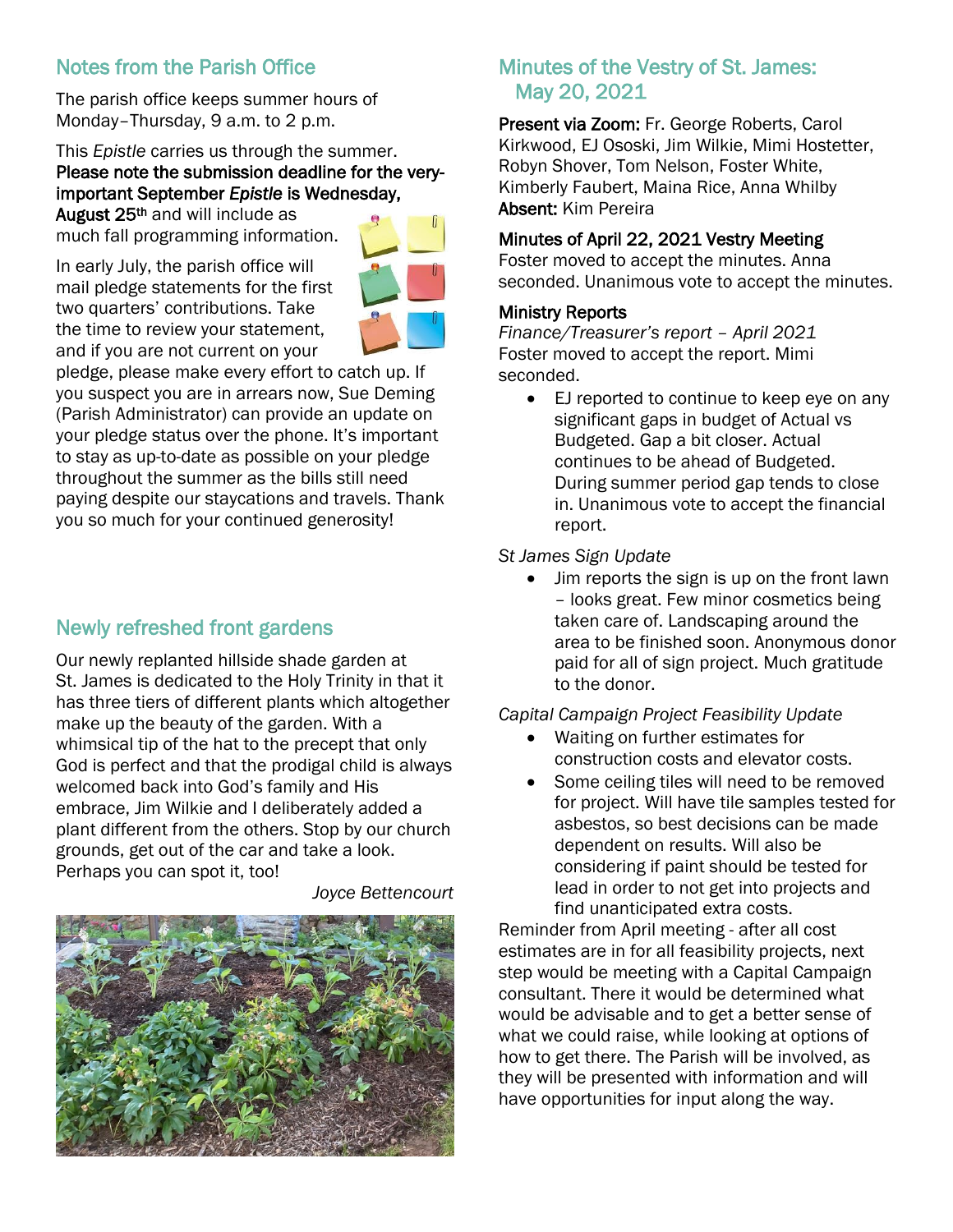#### *Stewardship Project Resource*

• The 6 sessions for this training have ended. There were 5 from parish involved with the online course. Kim Pereira, Fr. George, Anna Whilby, Linda Larkin, and Mimi Hostetter. Next step Vestry will discuss regarding information gained and ideas expressed as it pertains to Stewardship and application to our parish.

# *Church School*

- Church School ends May 23rd, the formats used were quite successful. Due to pandemic held online combining Pre-K thru 5th grade. An average of 4-5 families participated with a high of 9 families involved.
- Many THANKS to the following who taught classes for our wonderful youth throughout the year: Joyce Bettencourt, Amy Steele, Cathie Martin, and Evan LaPointe.

# New Business

# *Fall Fair/Festival*

- Donna Paye and Fr. George have met. Ideas being tossed around.
	- o Hold it outside in October; rain date?
	- oCould offer Festive Music in Concert format (Foster suggested CT Virtuosi or possible group from Miss Porter's, fun things to do, sell items (food, mums, pumpkins, apples), raffle
	- oDiscussed whether food could/should be sold given where COVID standards will be in the fall. A few on vestry have been to outdoor festivals and baked goods were sold.
- Pursuing ideas and leadership for event. Contact Fr. George if anyone has ideas and/or might be willing to help should contact Fr. George.

# *Update on COVID restrictions*

- May 19th restrictions lifted with guidelines from the diocese. Outdoor services can be held without masks if social distancing is maintained. Wear mask to your seat and have choice to remove it. Singing outside with choir. Will do as many outdoor services as weather permits over summer at 9:30 am.
- Outdoor service does have a complex setup due to logistics of speakers, mics, chairs altar etc. Consider putting together

a set-up manual of instructions so others can help.

- Indoor services wear masks considering less distancing vs skipping every other pew. Some may still prefer every other pew as we need to remember children are still unable to be vaccinated and more caution may be used, or others may choose to be cautious whether vaccinated or not dependent on their own health or comfort level. Be conscientious so all feel welcome and are comfortable.
- Will people come back? Have they gotten use to and prefer online? This year Sunday after Easter had decline of viewers which is usually the norm if in person. People start to get outside more. Online does track number of views, but not necessarily who is watching.
- Discussed further ways to reconnect with Parishioners.

#### *2023 –* Sesquicentennial (150th) *Anniversary/Celebration Planning Committee*

 Contact Fr. George if interested – a few have expressed interest thus far. Over this summer plans are to schedule a casual meeting.

*Coming Summer 2021 – Outdoor Family Movie Nights*

• Hold family-based movies outside at St James June–August – More to come

# Old Business

#### *Questions / Concerns*  Coffee Hour

- Felicia DeDominicis oversees the signups fewer people have been signing up to take a Sunday. How do we keep it going? Vestry needs to help as we can.
- When do we bring it back? Fall 2021? Consider just 1 person serve (pour) the coffee. Can bag up cookies or donuts in individual bags. Keep family oriented. Pair up with a few. Maybe more would consider signing up if we put instructions in bulletin, so people know what is involved.

We closed in prayer and adjourned at 8:54 pm.

Respectfully Submitted

 Carol Carol Kirkwood, Clerk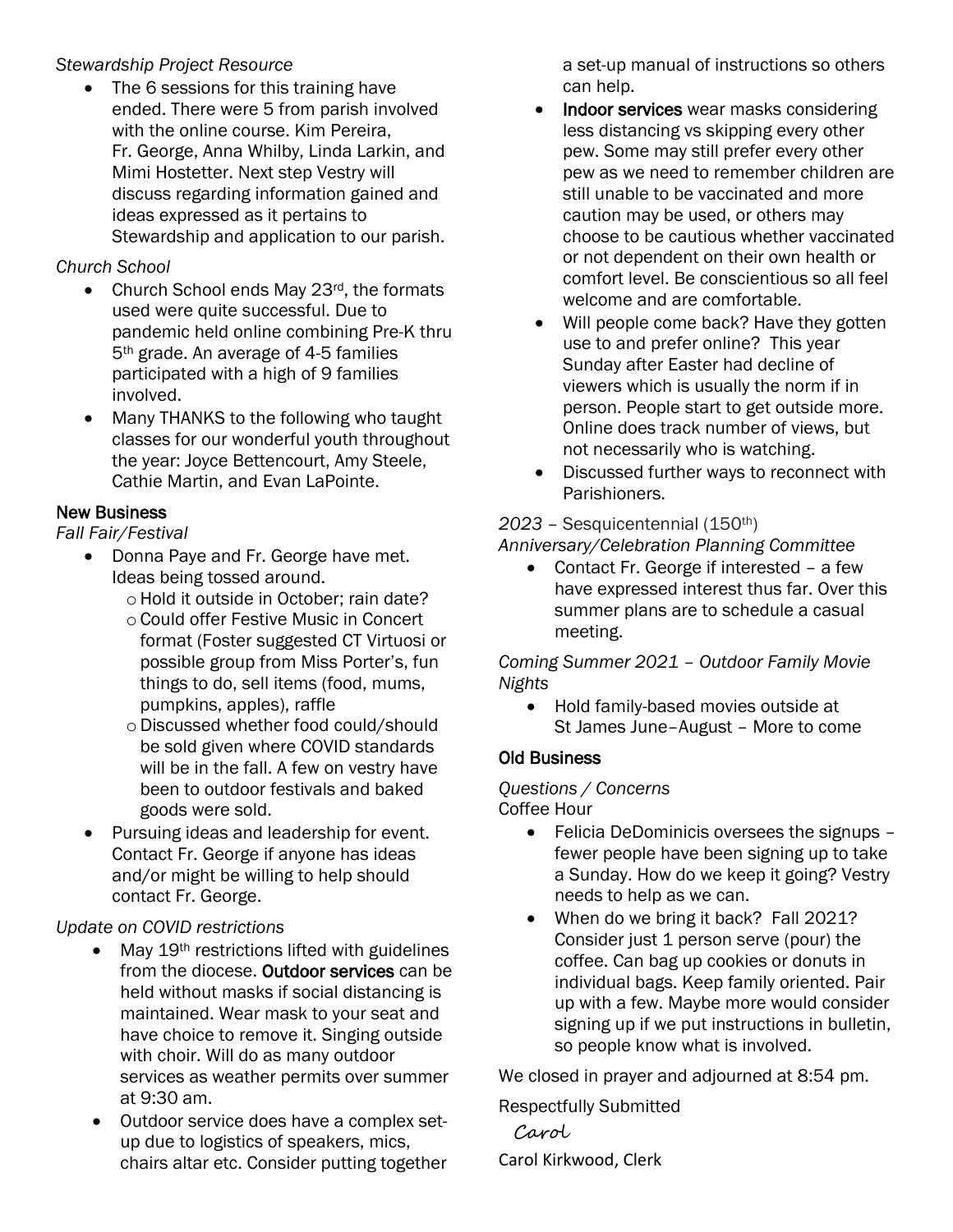#### Our summer Family Film Series!

Each film is shown out on the front lawn, projected onto our large screen. We invite everyone to come, no matter your age, and feel free to invite neighbors, relatives, and friends to enjoy the fun. Bring chairs to sit in or blankets to spread out on. There will be popcorn and drinks (no cost, an outreach donation is appreciated) and the folks in attendance will be able to vote on one of our charities where the money gathered from donations will go. Each movie has a rain date, so hopefully we can get all of the movies in this summer!! Hope to see you at the movies!! All movies are approved for all audiences with positive themes. Contact the parish office for details

# Your photo in print or on our website?

St. James Parish uses candid photos of various church activities on our website and in publications (like this *Epistle*). If you prefer that your photo NOT be displayed, please contact the parish office; we maintain a list of members whose likeness is not to be shared.

# Celebrating July & August birthdays!

Amelia Mason Charlotte Paré Jessica Watkin Alexis Palais Jane Torrence Alda Debboli Huckabee Cadigan Joan Sussler Kaye Robertson Roland Therrien Maryalice Widness Linda Larkin Emma Kate Johansen Sally Levin Drue Pines Alec Hansen Helga Schramma Holden Grieco Dona Waugh Neil Clark Tom Nelson Ian Manton



Michael Rosenthal Grant Manton Sadie Greaves Michael Pines David Hadlow Phil Schenck Alissa Buth Maggie Ososki Bert Geuser Annemarie Lucas Geoff Manton Charlotte Buth Christine Bogino Oliver Cadigan Vivian Lane George Roberts Abby Crawford Skip Mason Susan Pollard Barbara Hess Matt Roach